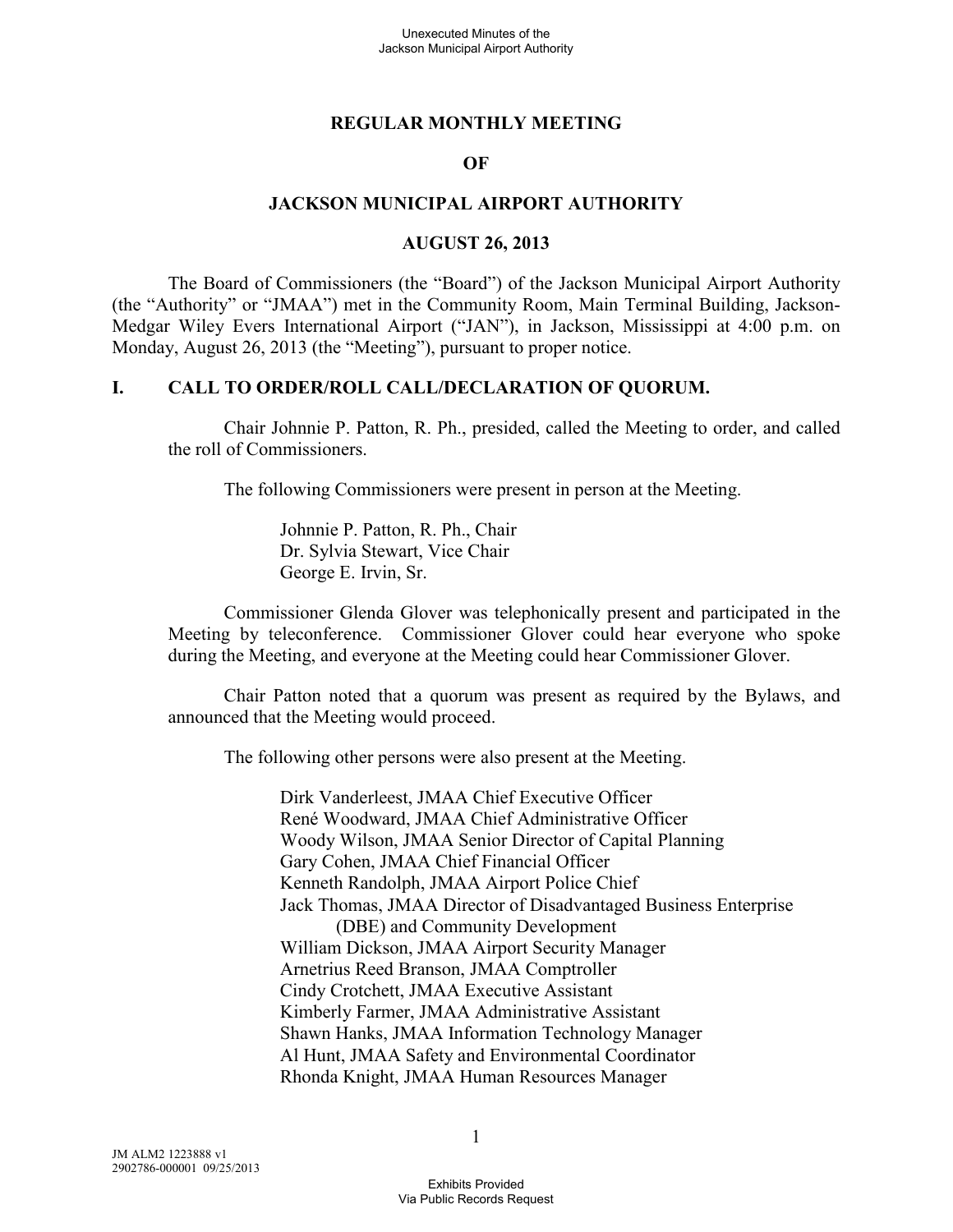Garry Montgomery, JMAA Maintenance Manager Liston Sage, JMAA Project Specialist Joyce Tillman, JMAA Facilities Engineer Jack Weldy, JMAA Properties Manager John Bourgeois, Waggoner Engineering, Inc. Tom Henderson, Neel-Schaffer, Inc. Chuck Lott, Neel-Schaffer, Inc. Alan Moore, Baker Donelson Bearman Caldwell & Berkowitz Jeff Wagner, Baker Donelson Bearman Caldwell & Berkowitz Marlena Pickering, Baker Donelson Bearman Caldwell & Berkowitz

# **II. APPROVAL AND EXECUTION OF MINUTES.**

# **A. Work Session of the Board of Commissioners, July 18, 2013.**

# **B. Regular Meeting of the Board of Commissioners, July 22, 2013.**

After discussion, upon motion duly made by Commissioner Irvin, seconded by Commissioner Stewart, and unanimously approved by the affirmative votes of all Commissioners present, the minutes described above were approved as presented and directed to be filed in the appropriate minute book and records of the Authority.

# **III. PUBLIC COMMENTS.**

None.

# **IV. REPORTS.**

# **A. Chief Executive Officer.**

- **1.** *Airport Project Manager Summary, Period Ending July 31, 2013.*
- **2.** *Airport Activity Statistics Report, Period Ending July 31, 2013.*

Mr. Vanderleest directed the Board's attention to the Airport Project Manager Summary and the Airport Activity Statistics Report as found in the packet distributed to the Board prior to the Meeting (the "Packet"), and discussed these reports with the Board. A copy of the Packet is attached as an exhibit to the minutes of the Meeting.

# **3.** *Employee and Organizational Recognitions.*

a. Employee of the Month, July 2013: Albert Hunt, Safety & Environmental Coordinator, Department of Maintenance.

Mr. Vanderleest recognized and commended Mr. Hunt for being named Employee of the Month for July 2013.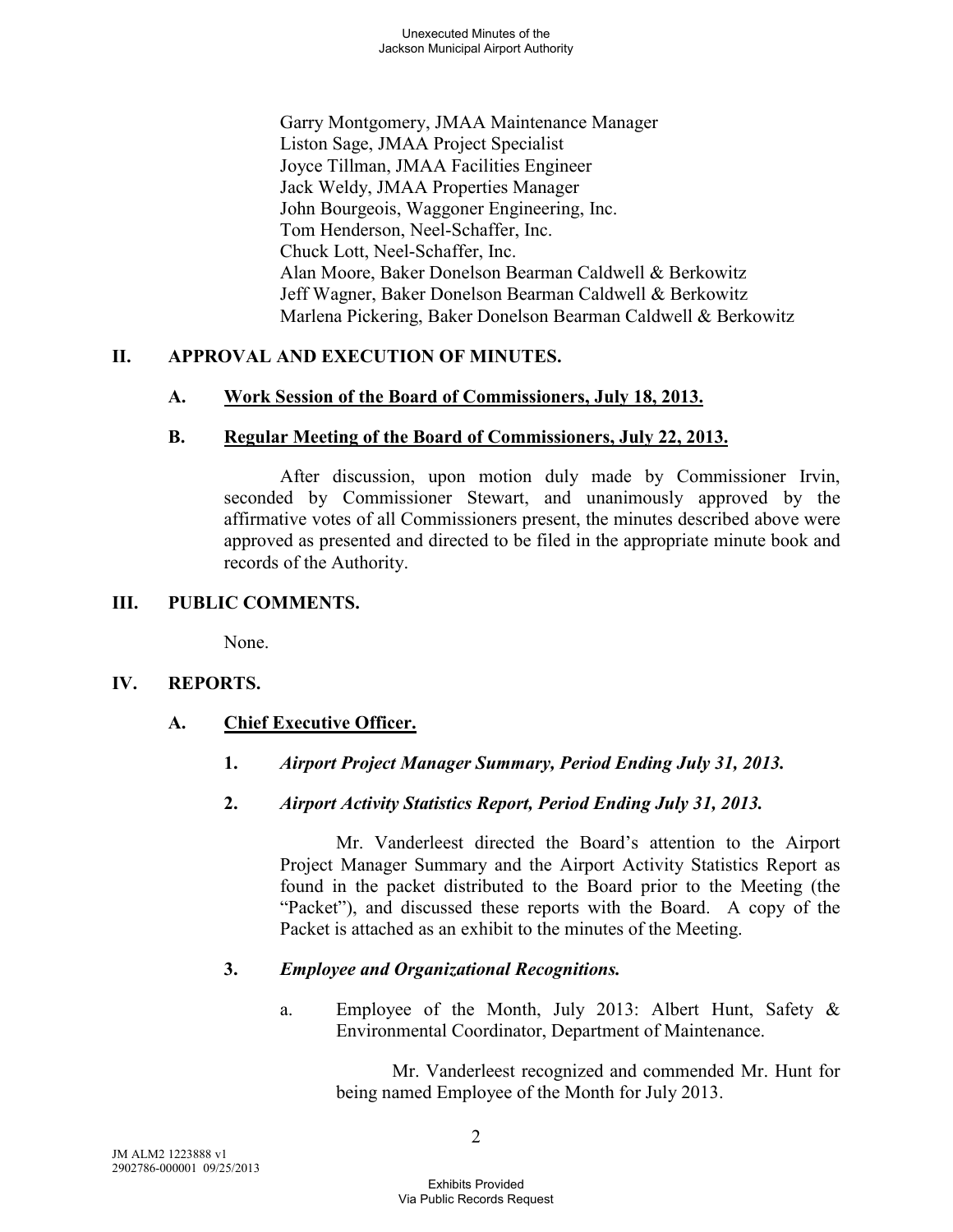# **4.** *Claim against Hatch Mott MacDonald Florida, LLC.*

Mr. Vanderleest advised the Board that the Authority's mediation claim against Hatch Mott MacDonald Florida, LLC ("HMM") and HMM's claim against Integrated Management Services d/b/a IMS Engineers ("IMS") previously scheduled for Tuesday, August 27, 2013, had been postponed indefinitely at the request of IMS. Mr. Vanderleest said that he would advise the Board when the mediation had been rescheduled.

#### **B. Attorney.**

Mr. Moore said that the attorneys had nothing to report to the Board at this time.

# **V. ACTION ITEMS.**

# **A. Financial Matters.**

# **1.** *Financial Reports for July 2013.*

- a. Balance Sheet: Accept.
- b. Income Statement: Accept.
- c. Claims Docket for July 2013: Approve.

Mr. Vanderleest directed the Board's attention to the above referenced financial reports for July 2013 and the Claims Docket for July 2013, all of which were included in the Packet.

After discussion, upon motion duly made by Commissioner Irvin, seconded by Commissioner Stewart, and unanimously approved by the affirmative votes of all Commissioners present, the Board adopted the following resolution.

# **RESOLUTION ACCEPTING FINANCIAL REPORTS FOR JULY 2013, AND APPROVING AND AUTHORIZING PAYMENT OF CLAIMS DOCKET FOR JULY 2013**

**WHEREAS**, the Board of Commissioners (the "Board") of the Jackson Municipal Airport Authority (the "Authority") has reviewed and considered (i) the Balance Sheet and Income Statement for the Authority for the month and period ending July 31, 2013 (the "Financial Reports"), and (ii) the Claims Docket for the Authority for the month of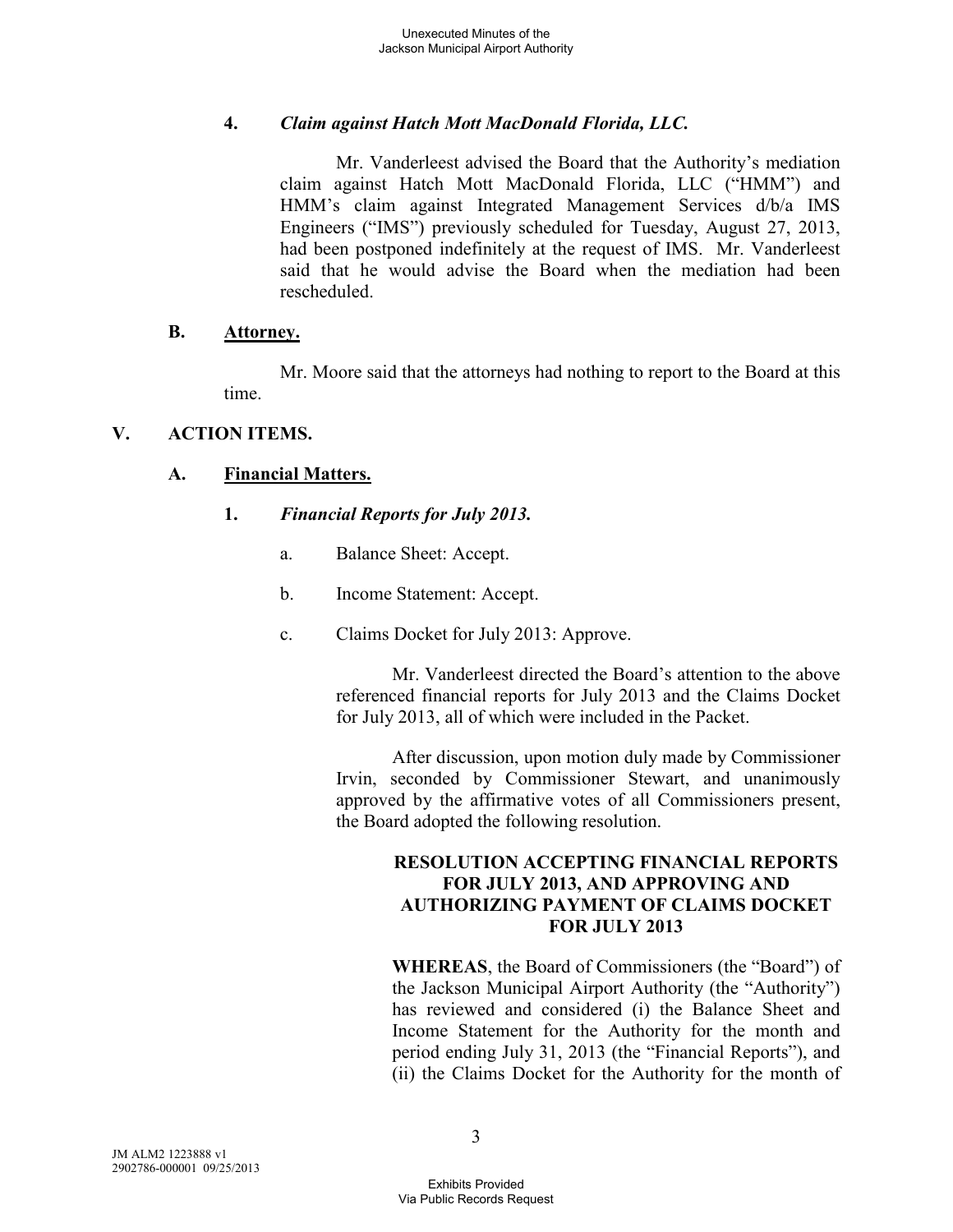July 2013 (the "Claims"), each of which was (x) included in the packet distributed to the Board prior to the August 26, 2013, Regular Monthly Meeting of the Board, and (y) incorporated herein by reference;

**NOW, THEREFORE, BE IT RESOLVED**, the Board hereby (i) accepts the Financial Reports and (ii) approves and authorizes payment of the Claims in the total amount of \$1,642,674.71.

# **2.** *Fiscal Year 2014 Budget Presentation.*

Mr. Vanderleest said that he had a conference call earlier on this date with the commercial airlines serving JAN to discuss the Fiscal Year 2014 Budget. Although landing fees will be higher, the airlines were generally satisfied with the proposed Fiscal Year 2014 Budget.

Mr. Vanderleest then reminded the Board that the draft Fiscal Year 2014 Budget had been distributed to and discussed with the Board at the Board Work Session on August 22, 2013. Mr. Vanderleest encouraged the Board to review the draft Budget in detail and forward any questions to him. Mr. Vanderleest said that the Fiscal Year 2014 Budget would be presented to the Board for approval and adoption at the Special Meeting of the Board presently scheduled for 12:00 noon on Thursday, September 26, 2013.

# **B. Service Agreements.**

- **1.** *Employee Training, JMAA: Authorize Agreement (Mike Scott and Associates).*
- **2.** *Employee Training, JMAA: Authorize Agreement (Hayes Enterprises).*
- **3.** *Environmental Services for Terminal Maintenance, JAN: Authorize Agreement (Advanced Environmental Consultants, Inc.).*
- **4.** *JMAA Contract No. 003-06-289, Human Resources Consulting, JMAA: Authorize Addendum to Agreement (The Whitten Group, P.A.).*
- **5.** *JMAA Contract No. 010-036-1, Financial Services Consulting Agreement: Authorize Renewal of Agreement (Professional Financial Management, Inc.).*

Mr. Vanderleest directed the Board's attention to the memoranda in the Packet, which described these matters, and discussed these matters with the Board.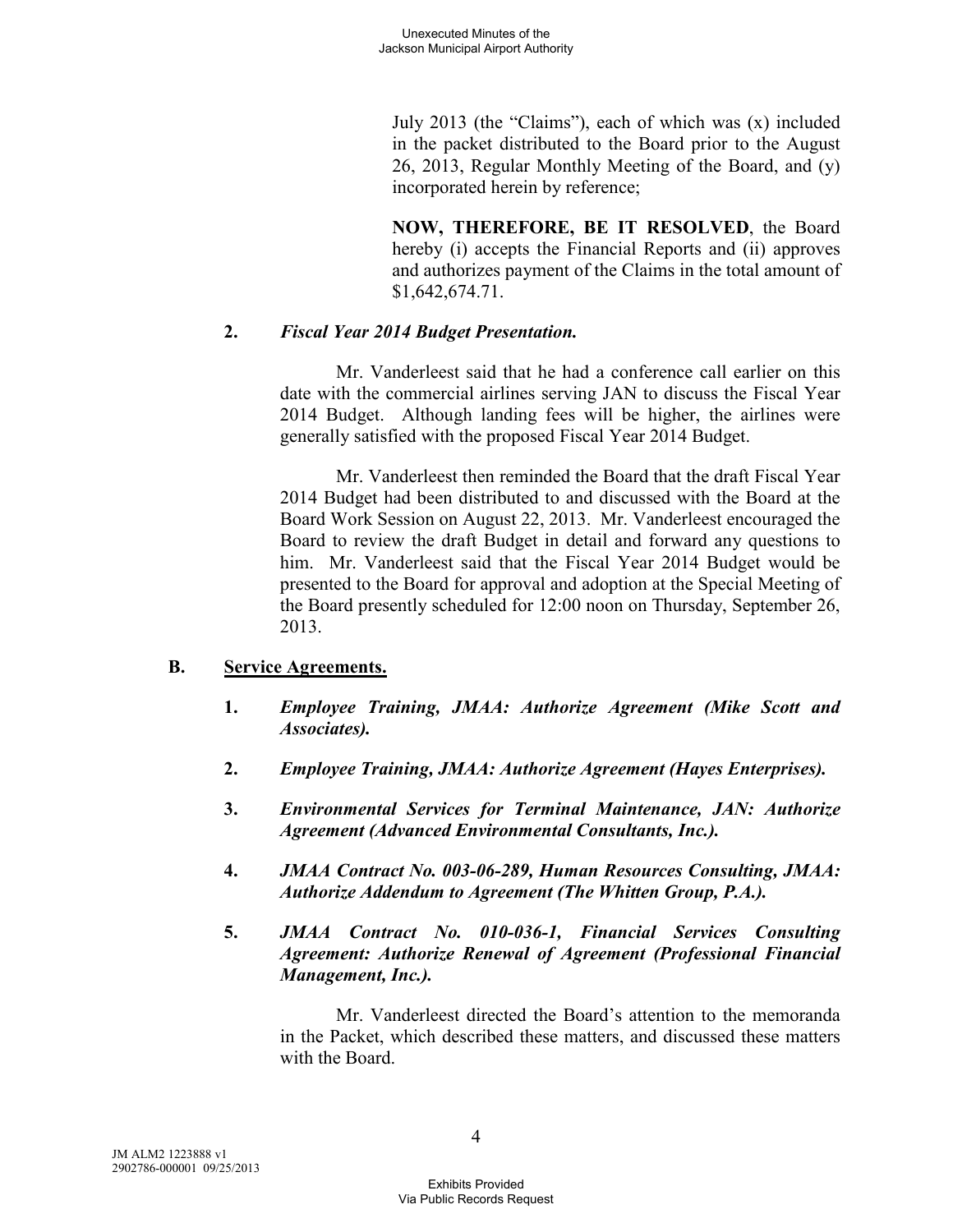At Commissioner Irvin's request, Item #4 above was discussed and considered separately by the Board.

After discussion, upon motion duly made by Commissioner Irvin, seconded by Commissioner Stewart, and unanimously approved by the affirmative votes of all Commissioners present, the Board adopted the following resolution.

# **RESOLUTION APPROVING AND AUTHORIZING CERTAIN ACTIONS WITH RESPECT TO CERTAIN SERVICE AGREEMENTS**

**WHEREAS**, the staff of the Jackson Municipal Airport Authority (the "Authority") has recommended that the Board of Commissioners (the "Board") of the Authority approve and authorize certain actions with respect to certain service agreements identified below, all as more particularly described in certain memoranda (i) included in the packet distributed to the Board prior to the August 26, 2013, Regular Monthly Meeting of the Board, and (ii) incorporated herein by reference (separately, each a "Memorandum;" collectively, the "Memoranda"); and

**WHEREAS**, the Board has reviewed the Memoranda and considered the recommendations therein by the staff of the Authority;

**NOW, THEREFORE, BE IT RESOLVED**, the Board hereby determines that it would be in the best interests of and in furtherance of the duties and responsibilities of the Authority to, and the Board hereby does, take the following actions:

1. The Board approves and authorizes negotiation and execution of a professional services agreement with Mike Scott and Associates ("MSA"), whereby MSA will provide four (4) customized half-day interactive training sessions for all JMAA staff to focus on increasing revenue and customer service by improving accountability and productivity, with fees for such services not to exceed \$18,000 (the "MSA Agreement"), all as more particularly set out in the Memorandum dated August 5, 2013, which describes this matter, said MSA Agreement to be in such form and to contain such terms and conditions consistent with said Memorandum as may be deemed appropriate by the Chief Executive Officer of the Authority (the "CEO"), as evidenced by his execution thereof.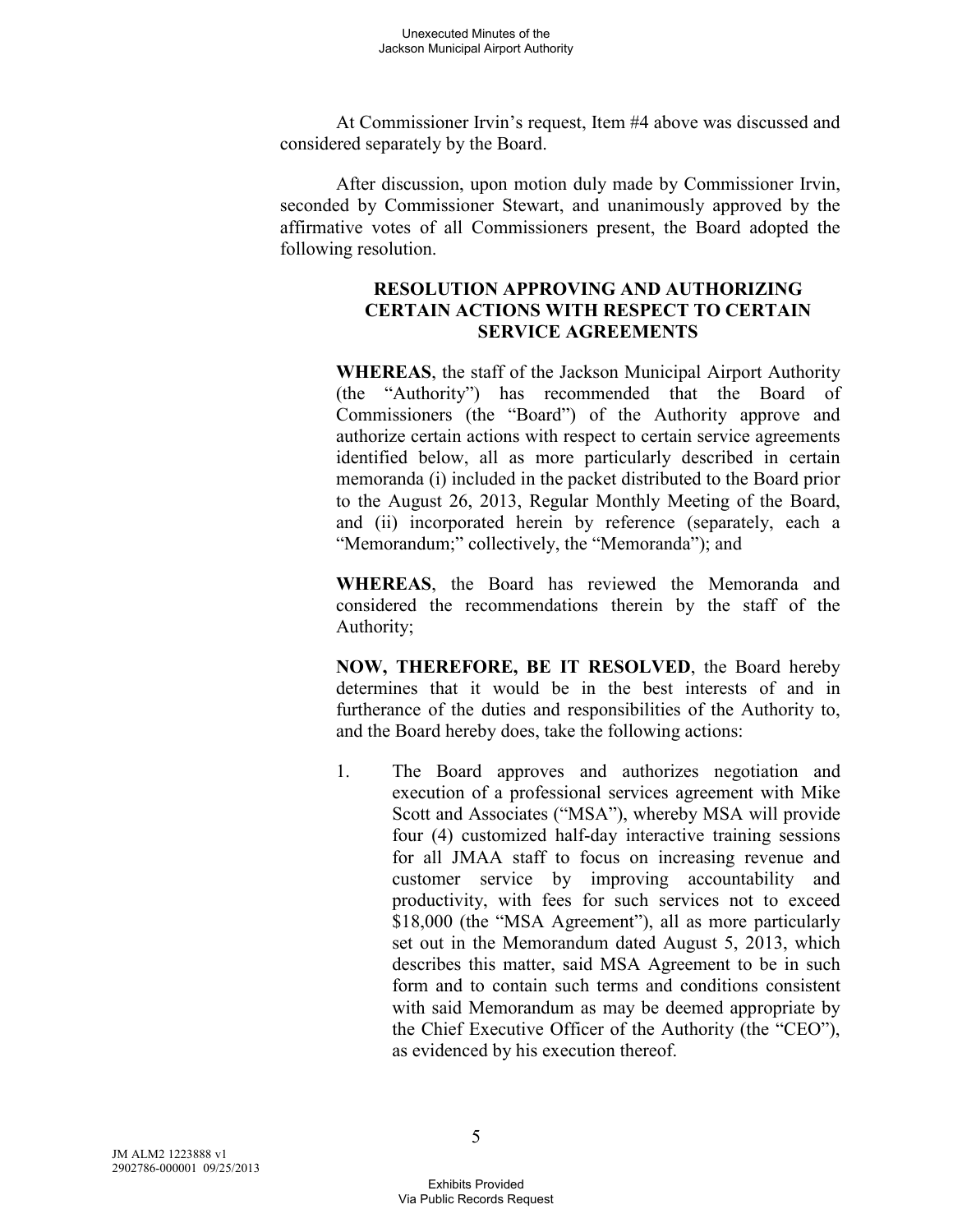- 2. The Board approves and authorizes negotiation and execution of a professional services agreement with Hayes Enterprises ("Hayes"), whereby Hayes will provide workforce development and training services, with fees for such services not to exceed \$15,000 (the "Hayes Agreement"), all as more particularly set out in the Memorandum dated August 16, 2013, which describes this matter, said Hayes Agreement to be in such form and to contain such terms and conditions consistent with said Memorandum as may be deemed appropriate by the CEO, as evidenced by his execution thereof.
- 3. The Board approves and authorizes negotiation and execution of a professional services agreement with Advanced Environmental Consultants, Inc. ("AEC"), whereby AEC will provide environmental consulting services, to include microbiological assessments and materials in support of routine maintenance and repairs of JMAA facilities, with total fees and expenses for such services not to exceed \$50,000 (the "AEC Agreement"), all as more particularly set out in the Memorandum dated August 13, 2013, which describes this matter, said AEC Agreement to be in such form and to contain such terms and conditions consistent with said Memorandum as may be deemed appropriate by the CEO, as evidenced by his execution thereof.
- 4. The Board approves and authorizes a one (1) year renewal of the existing professional services agreement with Public Financial Management, Inc. ("PFM"), whereby PFM will provide general financial consulting services and bond issue consulting services through July 31, 2014, with fees for such services not to exceed \$70,000 (the "PFM Agreement"), all as more particularly described in the Memorandum dated August 14, 2013, which describes this matter, said PFM Agreement to be in such form and to contain such terms and conditions consistent with said Memorandum as may be deemed appropriate by the CEO, as evidenced by his execution thereof.

The Board then discussed Item #4 above.

After discussion, upon motion duly made by Commissioner Stewart, seconded by Commissioner Glover, and approved by the affirmative votes of Commissioners Patton, Stewart and Glover, and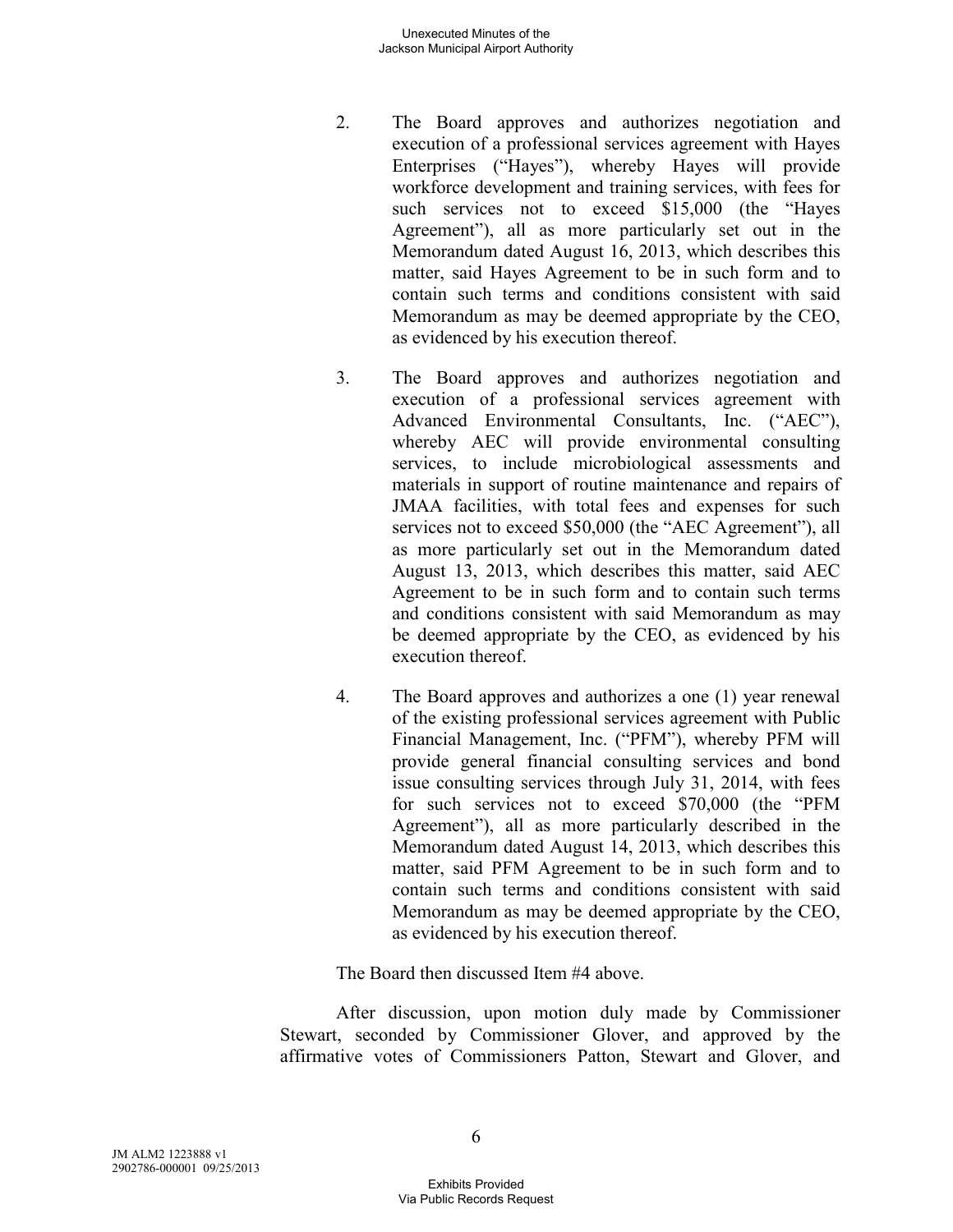opposed by Commissioner Irvin, the Board adopted the following resolution.

#### **RESOLUTION APPROVING AND AUTHORIZING ADDENDUM TO AGREEMENT WITH THE WHITTEN GROUP, P.A.**

**WHEREAS**, the staff of the Jackson Municipal Airport Authority (the "Authority") has recommended that the Board of Commissioners (the "Board") of the Authority approve and authorize negotiation and execution of an addendum to the existing professional services agreement with The Whitten Group, P.A. ("Whitten") to provide certain professional services during Fiscal Year 2014, with fees for such services not to exceed \$25,000 (the "Whitten Addendum"), all as more particularly set out in that certain memorandum dated August 15, 2013, which (i) was included in the packet distributed to the Board prior to the August 26, 2013, Regular Monthly Meeting of the Board, and (ii) is incorporated herein by reference (the "Memorandum"); and

**WHEREAS**, the Board has reviewed the Memorandum and considered the recommendations therein by the staff of the Authority;

**NOW, THEREFORE, BE IT RESOLVED**, the Board hereby determines that it would be in the best interests of and in furtherance of the duties and responsibilities of the Authority to, and the Board hereby does, approve and authorize negotiation and execution of the Whitten Addendum, said Whitten Addendum to be in such form and to contain such terms and conditions consistent with the Memorandum as may be deemed appropriate by the Chief Executive Officer of the Authority, as evidenced by his execution thereof

- **C. Construction Projects.** 
	- **1.** *JMAA Contract No. 005-09-372, Storm Water Drainage Improvements, JAN: Authorize Amendment to Agreement (WEI/AJA, LLC).*
	- **2.** *JMAA Contract No. 011-11-085, Power Resources Evaluation and Improvement, Boiler Plant Modification Element, JAN: Approve Amendment to Change Order No. 1 (Metro Mechanical, Inc.).*
	- **3.** *JMAA Contract No. 011-11-086, Power Resources Evaluation and Improvement, JAN: Approve Change Order No. 3 (Webster Electric Co., Inc.).*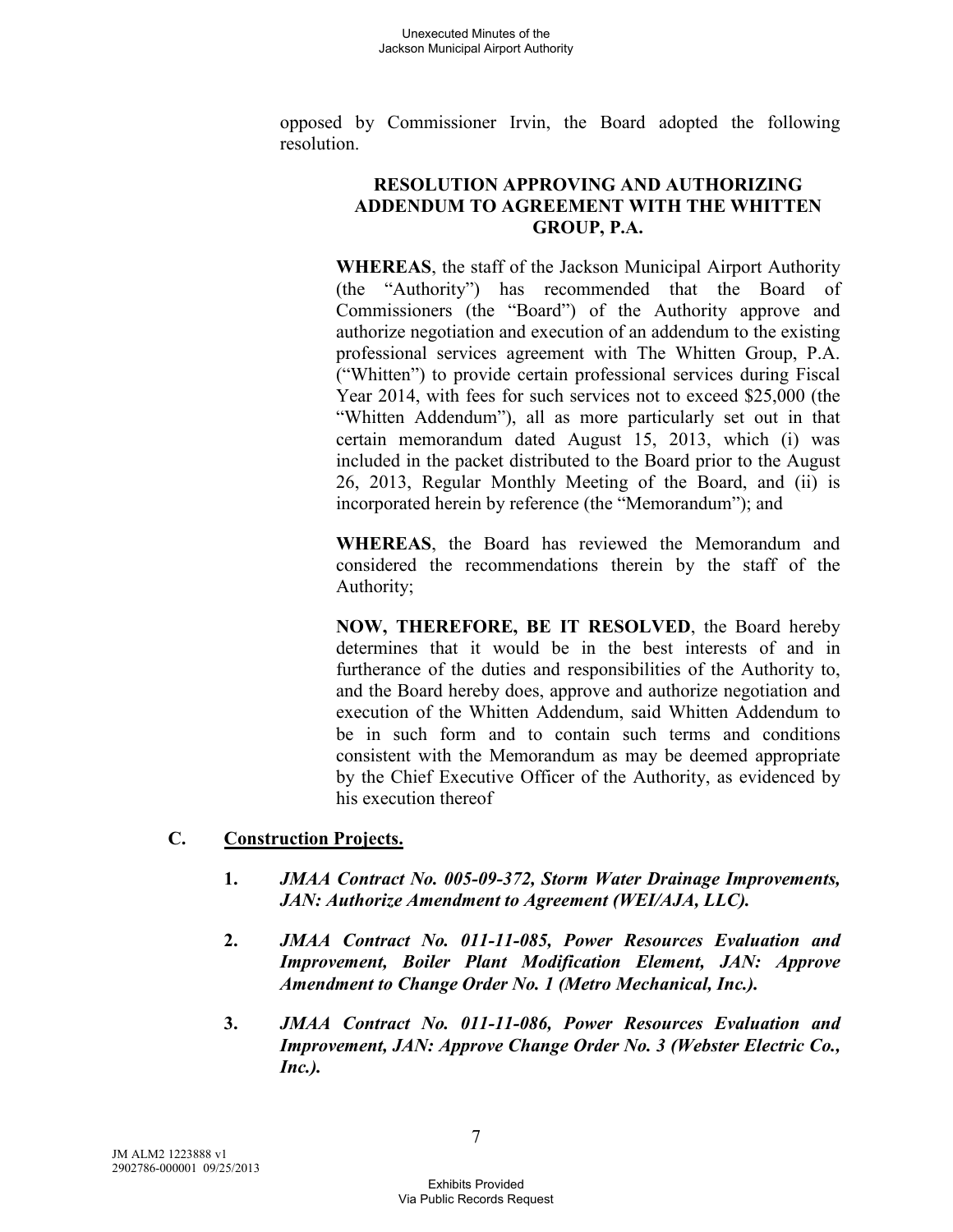- **4.** *JMAA Contract No. 014-11-091, Access Control System Head End Replacement Emergency Repair/Replacement, JAN: Approve Change Order No. 1 (EO Integrated Systems, Inc.).*
- **5.** *JMAA Project No. 025-12, FAA Building Site Drainage and Building Stabilization, JAN: Award Contract (Hemphill Construction Company, Inc.).*
- **6.** *JMAA Project No. 010-13, Runway, Taxiway and Ramp Marking Maintenance, JAN: Authorize Agreement (SOL Engineering Services, LLC).*
- **7.** *Emergency Repair to Water Mains at Intersection of Cross Street/ Freightways Drive and Industrial Drive, South of the Parking Garage, Emergency Certificate, JAN (Metro Mechanical).*

Mr. Vanderleest directed the Board's attention to the memoranda in the Packet, which described these matters, and discussed these matters with the Board.

After discussion, upon motion duly made by Commissioner Irvin, seconded by Commissioner Stewart, and unanimously approved by the affirmative votes of all Commissioners present, the Board adopted the following resolution.

#### **RESOLUTION APPROVING AND AUTHORIZING CERTAIN ACTIONS WITH RESPECT TO CERTAIN CONSTRUCTION PROJECTS**

**WHEREAS**, the staff of the Jackson Municipal Airport Authority (the "Authority") has recommended that the Board of Commissioners (the "Board") of the Authority approve and authorize certain actions with respect to certain construction projects identified below, all as more particularly described in certain memoranda (i) included in the packet distributed to the Board prior to the August 26, 2013, Regular Monthly Meeting of the Board, and (ii) incorporated herein by reference (separately, each a "Memorandum;" collectively, the "Memoranda"); and

**WHEREAS**, the Board has reviewed the Memoranda and considered the recommendations therein by the staff of the Authority;

**NOW, THEREFORE, BE IT RESOLVED**, the Board hereby determines that it would be in the best interests of and in furtherance of the duties and responsibilities of the Authority to, and the Board hereby does, take the following actions: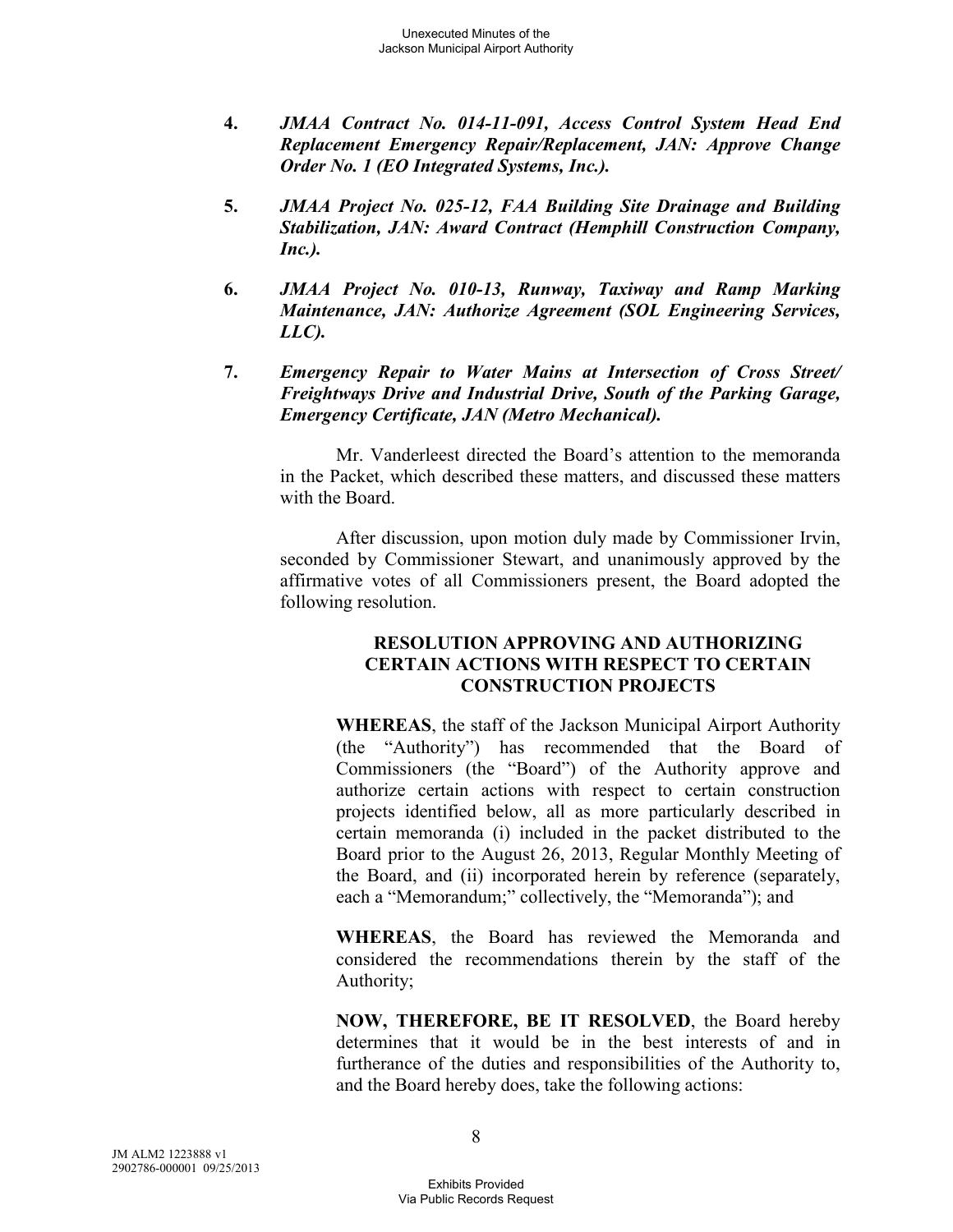#### Unexecuted Minutes of the Jackson Municipal Airport Authority

- 1. The Board approves and authorizes (i) negotiation and execution of an amendment to the existing professional services agreement with WEI/AJA, LLC, a joint venture consisting of Waggoner Engineering, Inc. and AJA Management & Technical Services, Inc. ("WEI/AJA"), whereby WEI/AJA will provide certain additional professional engineering and related services in connection with JMAA Project No. 005-09, Storm Water Improvements (the "Storm Water Project") at Jackson-Medgar Wiley Evers International Airport ("JAN"), with fees for such additional services not to exceed \$271,630 (the "WEI/AJA Amendment"), as more particularly described in the Memorandum dated August 23, 2013, which describes this matter, said WEI/AJA Amendment to be in such form and to contain such terms and conditions consistent with the Memorandum as may be deemed appropriate by the Chief Executive Officer of the Authority (the "CEO"), as evidenced by his execution thereof; and (ii) approves and authorizes publication of an advertisement for bids for the construction phase of the Storm Water Project following submission of final design documents by WEI/AJA, all as set forth in the Memorandum.
- 2. The Board approves and authorizes negotiation and execution of an amendment to Change Order No. 1 to Contract No. 011-11-085 with Metro Mechanical, Inc. in connection with JMAA Project No. 011-11, Power Resources Evaluation and Improvement – Boiler Plant Modification Element at JAN, as more particularly described in the Memorandum dated August 16, 2013, which describes this matter.
- 3. The Board approves and authorizes (i) execution and accomplishment of Change Order No. 3 to Contract No. 011-11-086 with Webster Electric Co., Inc. in connection with JMAA Project No. 011-11, Power Resources Evaluation and Improvement at JAN, as more particularly described in the Memorandum dated August 13, 2013, which describes this matter; and (ii) an increase in the project budget of \$5,055 for a new budget of \$6,316,276.00, all as set forth in the Memorandum.
- 4. The Board approves and authorizes (i) execution and accomplishment of Change Order No. 1 to Contract No. 014-11-091 with EO Integrated Systems, Inc. in connection with JMAA Project No. 014-11, Emergency Procurement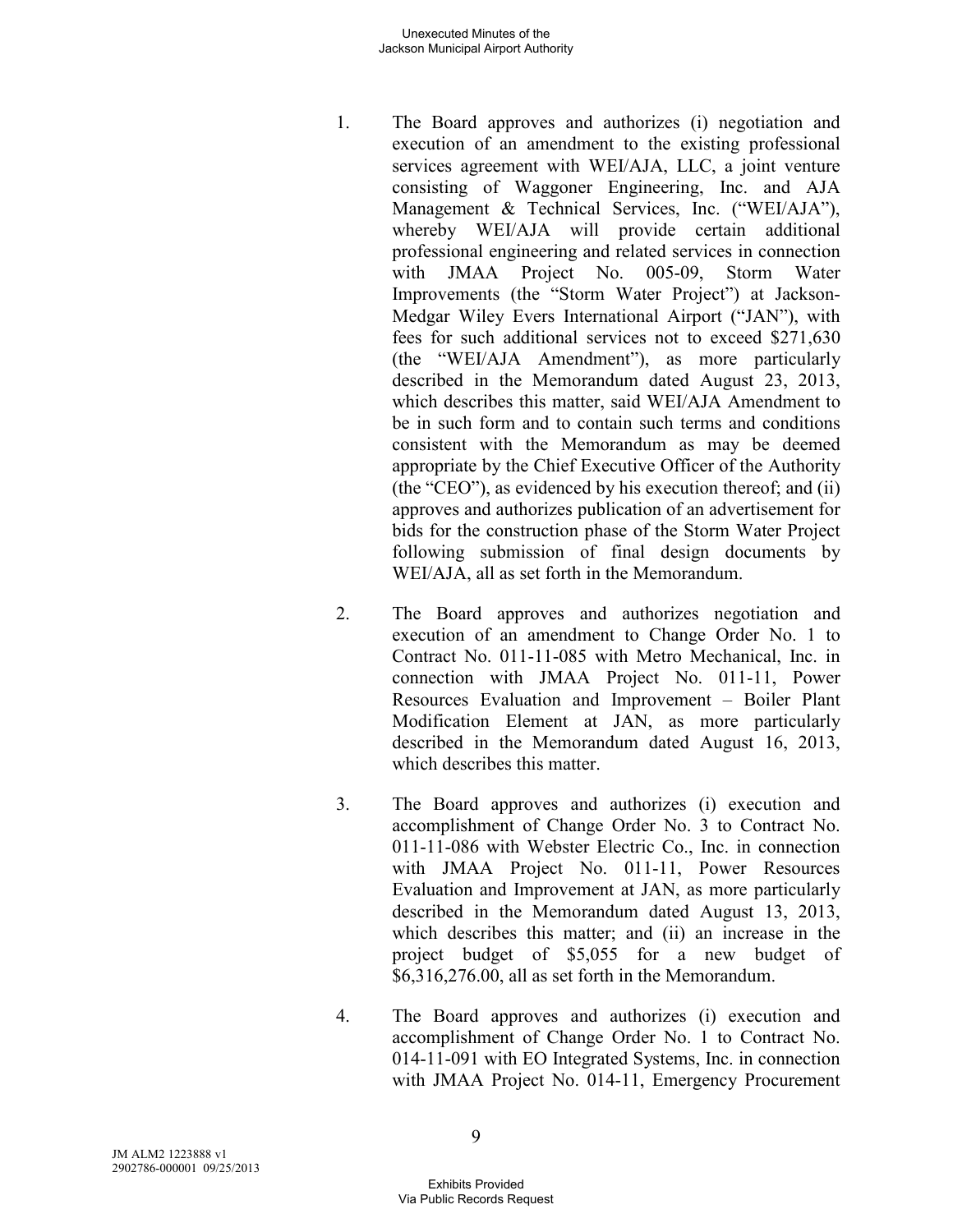of Security Control System at JAN, as more particularly described in the Memorandum dated August 16, 2013, which describes this matter; and (ii) an increase in the project budget to \$545,180, all as set forth in the Memorandum.

- 5. The Board hereby (i) accepts the bid by Hemphill Construction Company ("Hemphill") in the amount of \$567,650 as the lowest and best bid for JMAA Project No. 025-12, Federal Aviation Administration Building Site Drainage and Stabilization (the "FAA Building Project") and awards the contract for the FAA Building Project to Hemphill; and (ii) authorizes and directs the staff of the Authority to negotiate and execute an appropriate agreement with Hemphill to accomplish the FAA Building Project (the "Hemphill Agreement"), all as more particularly described in the Memorandum dated August 13, 2013, which describes this matter, said Hemphill Agreement to be in such form and to contain such terms and conditions consistent with the FAA Building Project and the Memorandum, as may be deemed appropriate by the CEO, as evidenced by his execution thereof.
- 6. The Board approves and authorizes negotiation and execution of an agreement with SOL Engineering Services, LLC ("SOL"), pursuant to which SOL will provide design, construction review and administrative services in connection with JMAA Project No. 010-13, Runway, Taxiway and Ramp Marking Maintenance at JAN, with fees and expenses not to exceed \$74,943 (the "SOL Agreement"), said SOL Agreement to be in such form and to contain such terms and conditions consistent with the Memorandum dated August 15, 2013, which describes this matter, as may be deemed appropriate by the CEO, as evidenced by his execution thereof.
- 7. The Board accepts the Memorandum dated August 21, 2013 (the "Certificate"), certifying the circumstances and justification for certain emergency repairs to multiple water leaks at JAN, and approves the repairs described in said Certificate, all as more particularly described in the Certificate.

# **D. Procurements.**

There was no discussion or action regarding procurements at the Meeting.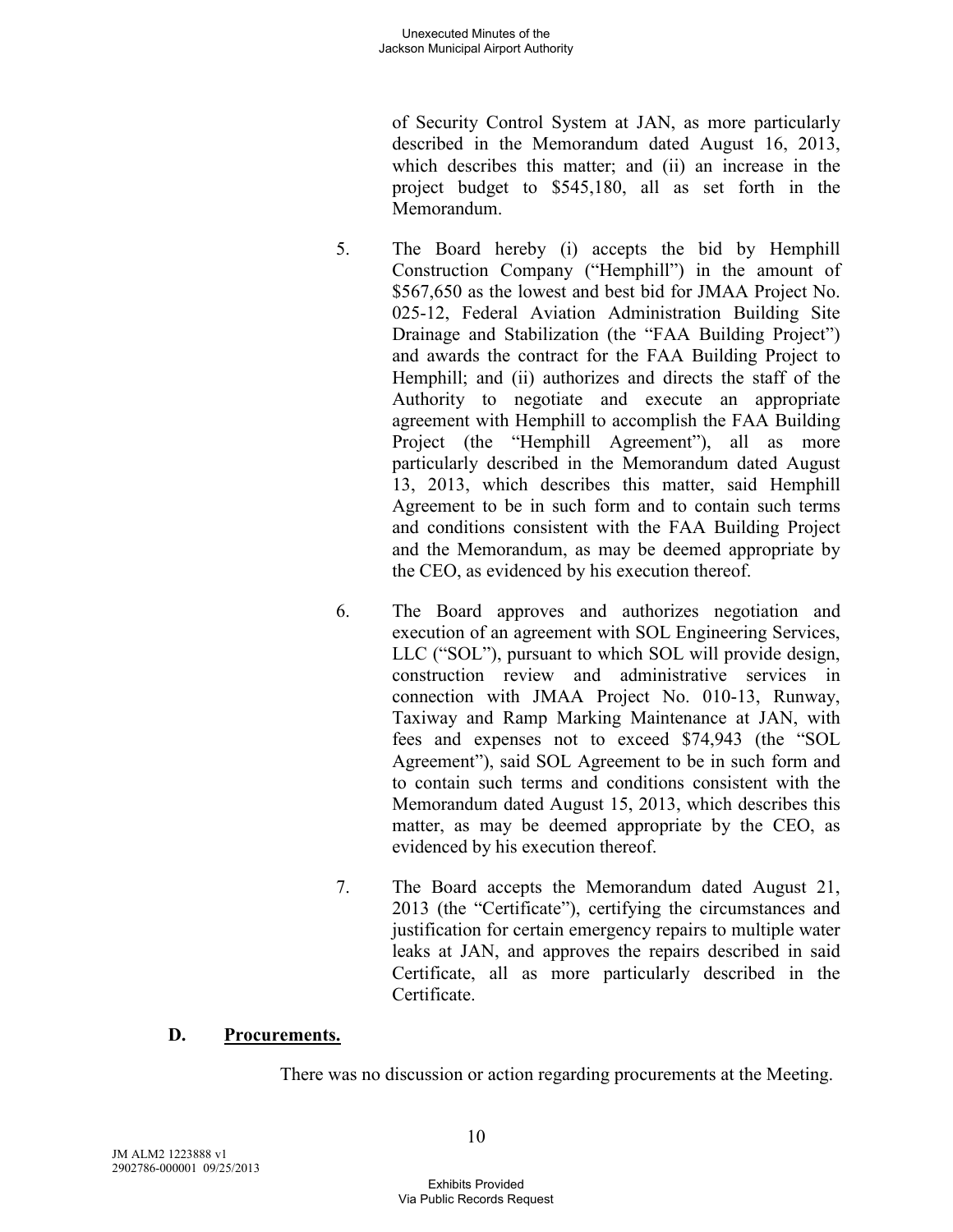#### **E. Grants.**

There was no discussion or action regarding grants at the Meeting.

#### **F. Other Matters.**

#### **1.** *Policies and Procedures for Special Events on Airport Property.*

Mr. Vanderleest directed the Board's attention to the memorandum in the Packet, which described this matter, and discussed this matter with the Board.

After discussion, upon motion duly made by Commissioner Stewart, seconded by Commissioner Glover, and unanimously approved by the affirmative votes of all Commissioners present, the Board adopted the following resolution.

#### **RESOLUTION ADOPTING POLICIES AND PROCEDURES FOR SPECIAL EVENTS ON AIRPORT PROPERTY**

**WHEREAS**, the staff of the Jackson Municipal Airport Authority (the "Authority" and "JMAA") has recommended that the Board of Commissioners (the "Board") of the Authority approve and adopt certain Policies and Procedures for Special Events on Airport Property (the "Special Events Policy"), which establishes policies and procedures for managing special events occurring on portions of the East Metro Corridor located on JMAA property and other areas of the Jackson-Medgar Wiley Evers International Airport ("JAN"), the form and substance of the Special Events Policy to be substantially in the form (i) included in the packet distributed to the Board prior to the August 26, 2013, Regular Monthly Meeting of the Board, and (ii) incorporated herein by reference;

**NOW, THEREFORE, BE IT RESOLVED**, the Board hereby determines that it would be in the best interests of and in furtherance of the duties and responsibilities of the Authority to, and the Board hereby does, adopt the Special Events Policy.

#### **2.** *Early Issues.*

There was no discussion or action regarding early issues at the Meeting.

#### **3.** *Board Travel.*

There was no discussion or action regarding Board travel at the Meeting.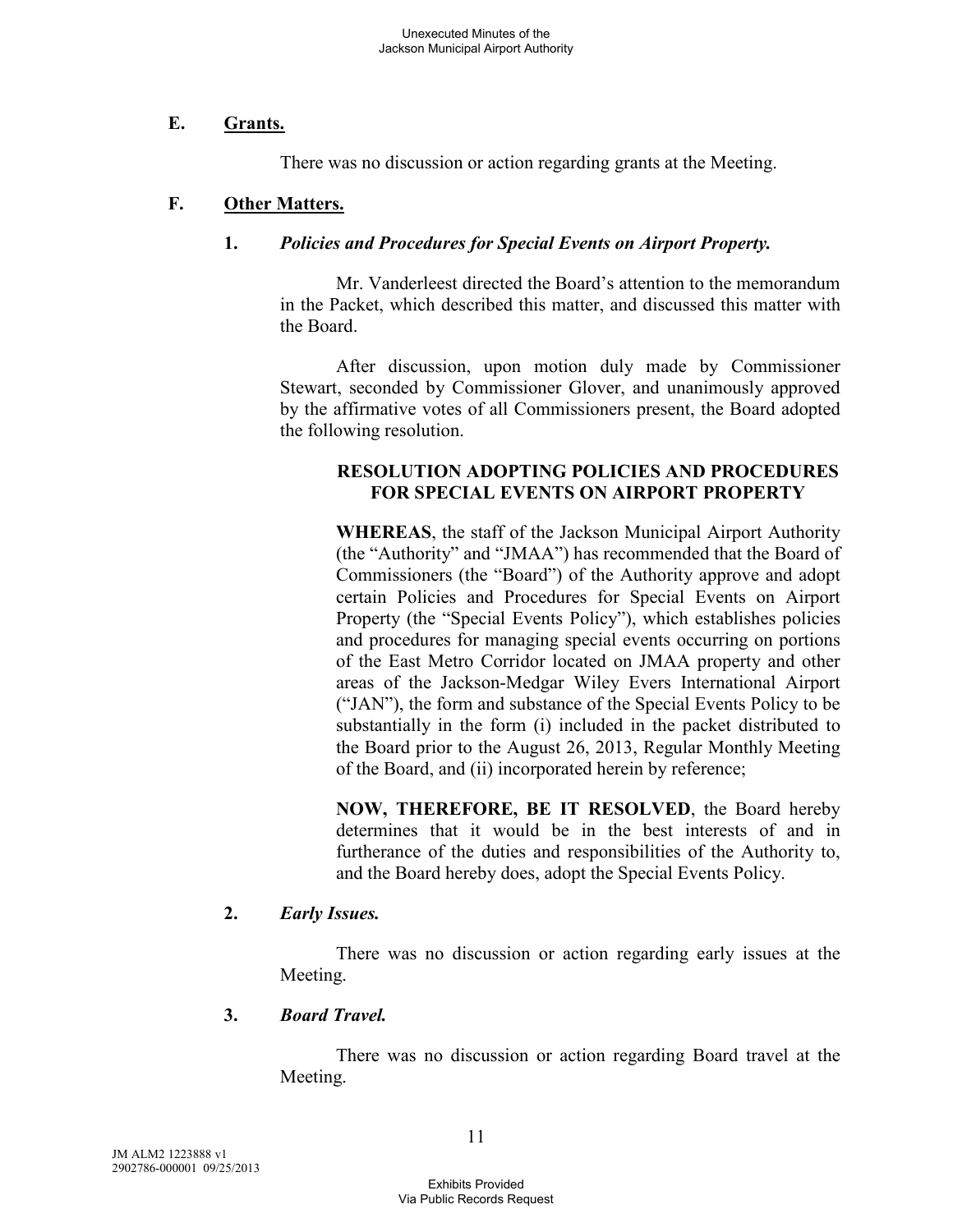#### **4.** *Resolution Honoring Commissioner Earle F. Jones.*

Mr. Vanderleest and the Board discussed the many contributions to JMAA, the greater Jackson community, and the state of Mississippi by Commissioner Earle F. Jones, who had recently died.

After discussion, upon motion duly made by Commissioner Irvin, seconded by Commissioner Stewart, and unanimously approved by the affirmative votes of all Commissioners present, the Board adopted the following resolution.

#### **RESOLUTION COMMENDING MR. EARLE FEURT JONES, JR. FOR HIS SERVICE TO THE BOARD OF COMMISSIONERS OF THE JACKSON MUNICIPAL AIRPORT AUTHORITY 1998 - 2013**

**WHEREAS**, the Jackson Municipal Airport Authority was created by the City of Jackson, Mississippi in accordance with Mississippi law to operate Jackson - Medgar Wiley Evers International Airport in Rankin County and Hawkins Field in Hinds County, Mississippi; and

**WHEREAS**, the Jackson Municipal Airport Authority is governed by a Board of Commissioners, each member of which is appointed by the Mayor of the City of Jackson and confirmed by the City Council of the City of Jackson to a five (5) year term; and

**WHEREAS**, having been appointed by the Mayor of the City of Jackson and confirmed by the City Council of the City of Jackson, Mr. Earle Feurt Jones, Jr. served on the Board of Commissioners of the Jackson Municipal Airport Authority from January 6, 1998 until his passing on August 6, 2013; and

**WHEREAS**, Commissioner Jones served as Chairman of the Board of Commissioners of the Jackson Municipal Airport Authority from October 22, 2001 until September 22, 2003, and during that period, provided exemplary leadership for the Jackson Municipal Airport Authority in the wake of the unprecedented challenges resulting from the events of September 11, 2001; and

**WHEREAS**, Commissioner Jones' extraordinary devotion of time, wisdom, energy and talent on behalf of the Jackson Municipal Airport Authority has greatly enhanced the City of Jackson and the State of Mississippi and benefited the local, state and national airport industry; and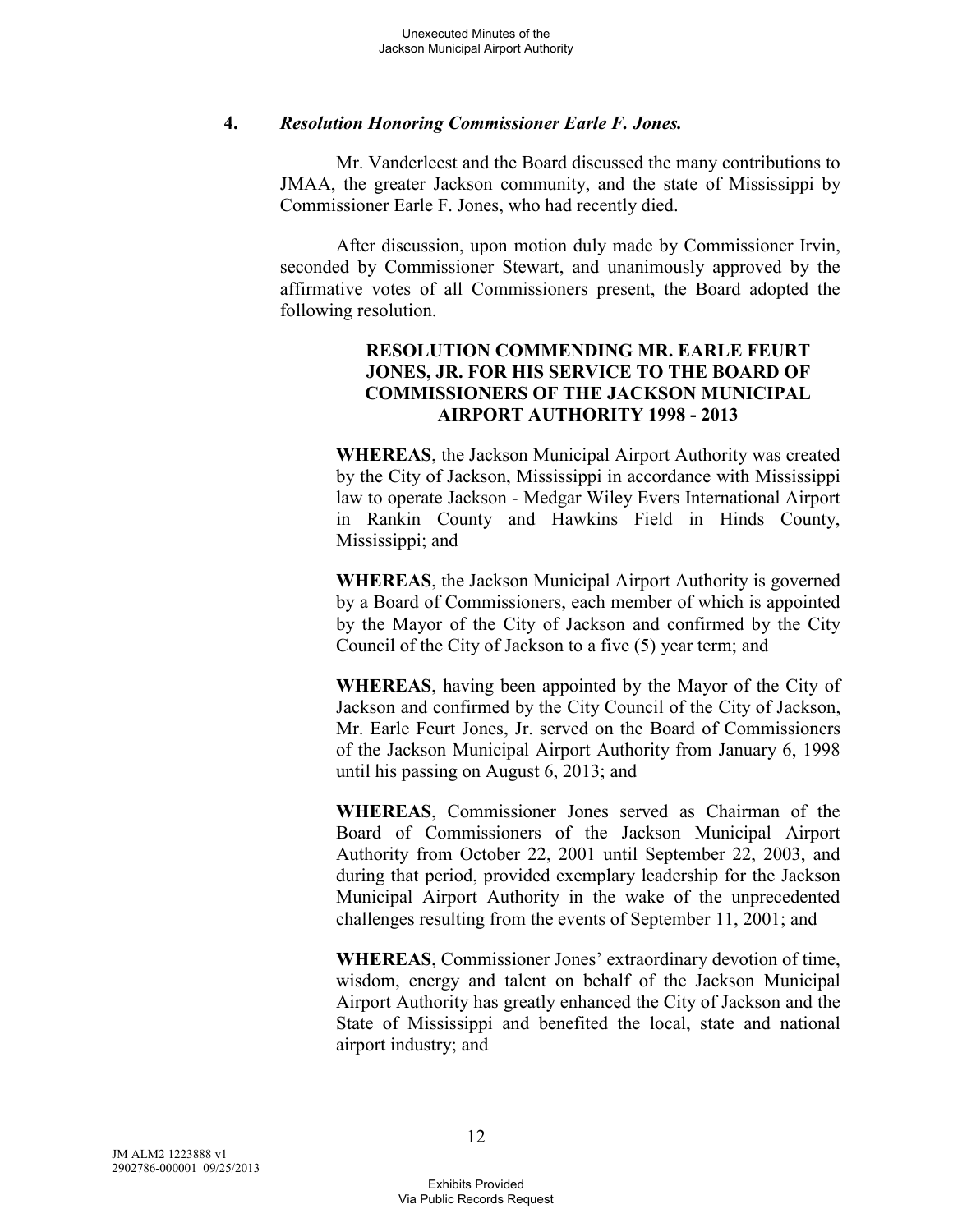**WHEREAS**, Commissioner Jones's hard work and unselfish devotion of time are appreciated by the Board and staff of the Jackson Municipal Airport Authority;

**NOW, THEREFORE, BE IT RESOLVED**, the Board of Commissioners and staff of the Jackson Municipal Airport Authority hereby express their deepest appreciation and thanks to Commissioner Earle Feurt Jones, Jr. for his dedicated service on the Board of Commissioners of the Jackson Municipal Airport Authority; and

**BE IT RESOLVED, FURTHER**, the Board of Commissioners and staff of the Jackson Municipal Airport Authority express their deepest condolences to Commissioner Jones' wife, Irene, and his entire family.

# **5.** *50th Anniversary.*

Mr. Vanderleest gave each Commissioner a zip drive with photos from the 50<sup>th</sup> Anniversary celebration of Jackson-Medgar Wiley Evers International Airport.

# **6.** *Employee Handbook.*

Mr. Vanderleest reminded the Board that a revised employee handbook, marked to show changes, was available for review at the Authority's administrative office, and would be submitted to the Board for adoption at the Special Board Meeting to be held on September 25, 2013.

# **VI. DISCUSSION: STRATEGIC INITIATIVES.**

Chair Patton asked the Board to discuss for the minutes the reasons for and benefits gained from JMAA's participation in the 2013 Paris Air Show, which was held in Paris on June  $17 - 23$ , 2013. Chair Patton began the discussion by saying that the Mississippi Development Authority, the State of Mississippi's economic development agency, and Governor Bryant had asked JMAA to participate in the 2013 Paris Air Show to help the State pursue aerospace contacts and development opportunities.

As background, Commissioner Glover reminded the Board that the community development plan prepared by Market Street Services in 2012 for the Greater Jackson Partnership had identified aerospace as one of the primary opportunities for business development for Jackson and Mississippi.

The Board discussed specific contacts made at the Paris Air Show with aerospace companies and foreign government investment agencies.